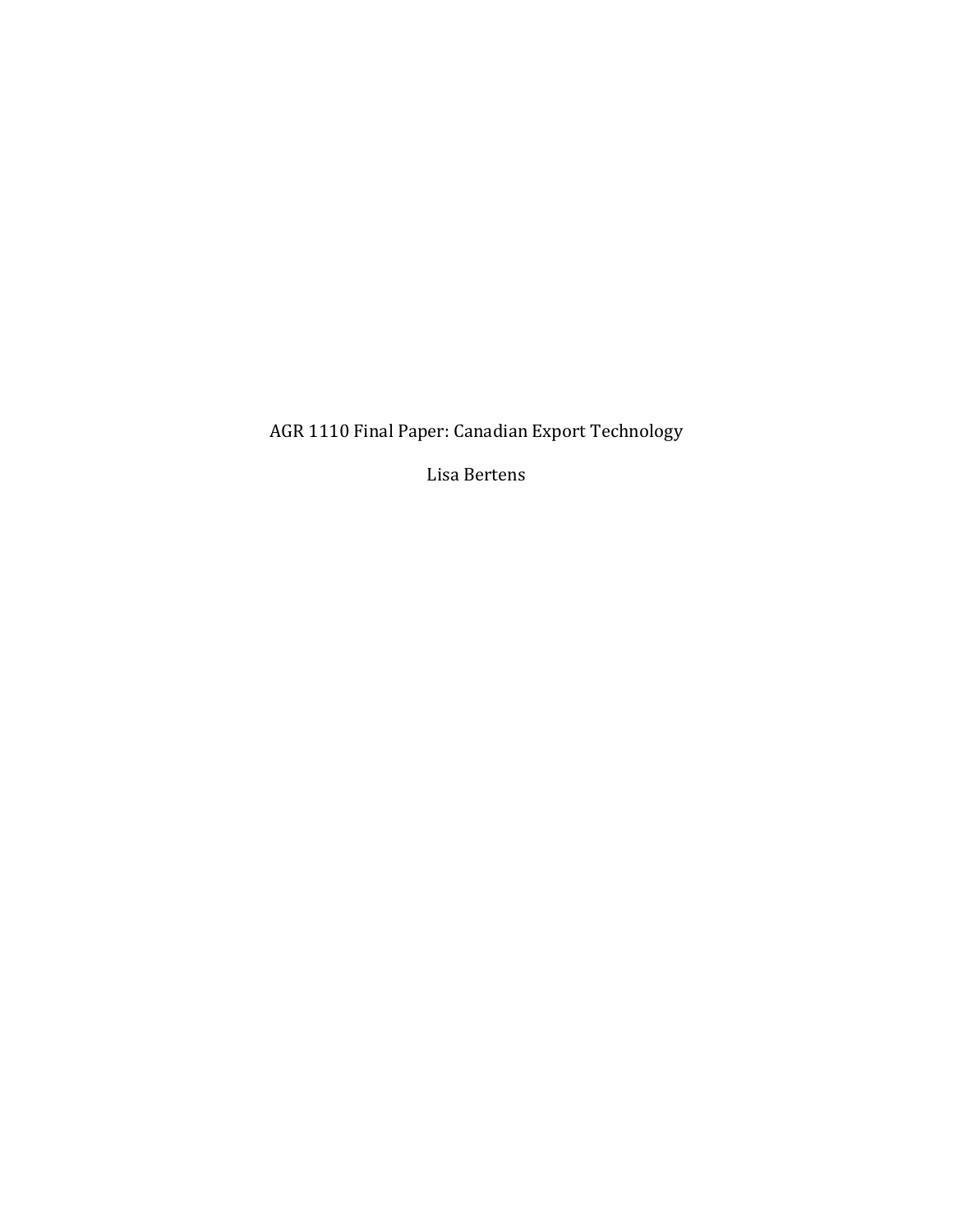### *Agriculture in Nepal*

Agriculture is the major sector of employment in Nepal (Government of Nepal, 2014). Sixty-six percent of the population is employed in agriculture and it contributes to approximately thirty-nine percent of the gross domestic product of the country (Government of Nepal, 2014). Thus, the national economy is directly connected to the agricultural industry within Nepal (Government of Nepal, 2014). The main problems in the country of Nepal are high population growth, limited land, and growing poverty (Government of Nepal, 2014). Nepal is landlocked and has a population of approximately twenty-seven million people (Joshi, 2012). The total area of Nepal is approximately 147 000 kilometers squared (Joshi, 2012). Nepal consists of three major geographic regions including the Terai and the inner Terai, the Hills, and the Mountains (Joshi, 2012).

The Terai and the inner Terai are the most suited areas for agriculture because they lie at the lowest altitude (Joshi, 2012). The climate in this area is subtropical warm and humid (Joshi, 2012). This climate is suitable for growing three crops per year (Joshi, 2012). Since the Terai and the inner Terai are most suited for agriculture, most of the population (forty-eight percent) is located here, and it has fifty-six percent of the country's cultivated land (Joshi, 2012). The Hills are second compared to the Terai and inner Terai, with approximately forty-three percent of the country's population and thirty-seven percent of the country's cultivated land (Joshi, 2012). The Mountains only has 7.3 percent of the country's population and also only seven percent of the country's cultivated land (Joshi, 2012).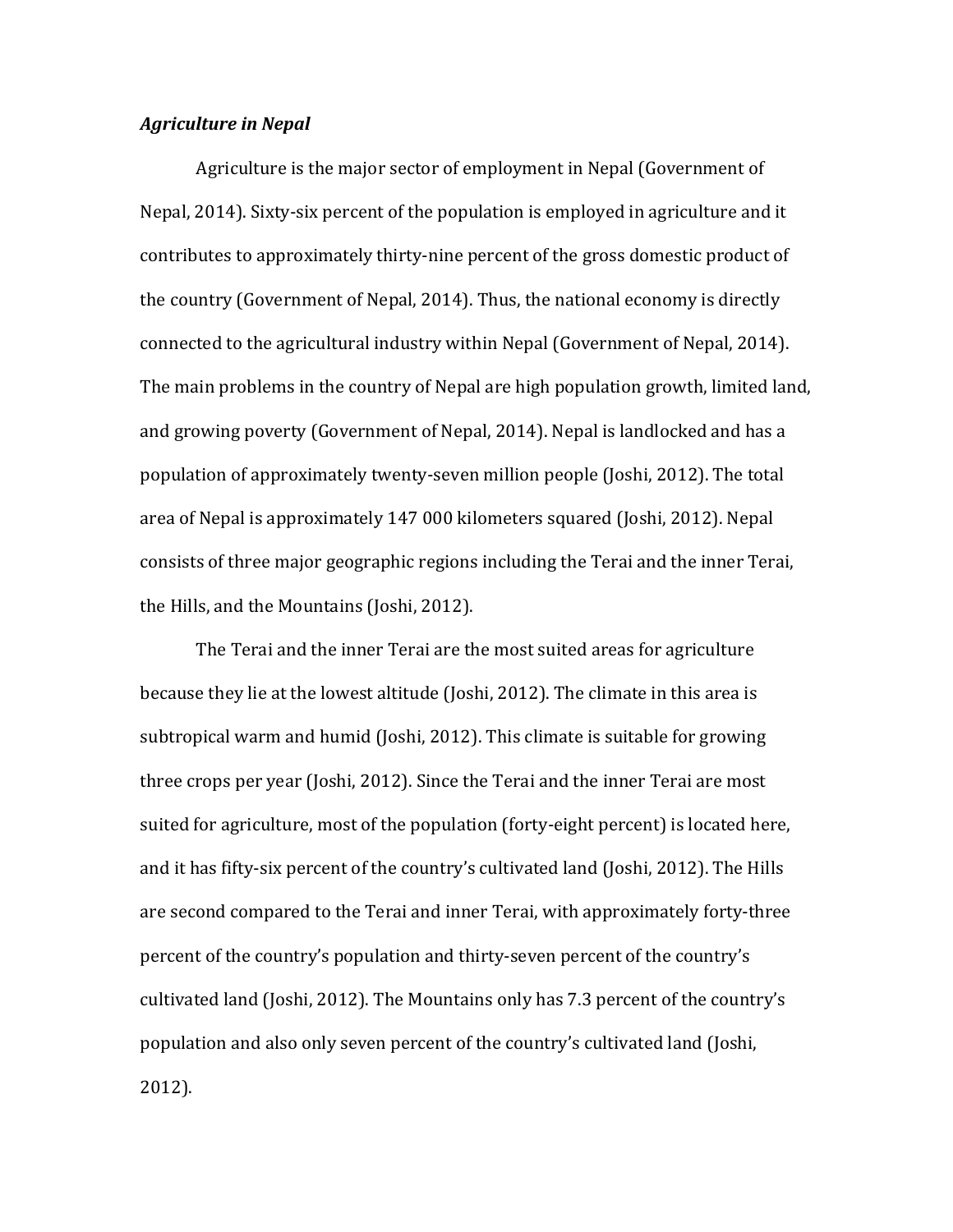Nepal is considered a poor country because one fourth of the population in Nepal still lives below the poverty line (Kandel, 2013). The agricultural industry must change through implementing new technologies as necessary that will enhance the lives of Nepalese farmers (Kandel, 2013). Through enhancing the agricultural industry, it also enhances two-thirds of the population of Nepal. Agricultural enhancement will result in less people that live below the poverty line and it will better the country's economy (Kandel, 2013). A new technology that is presented to Nepal that would benefit the country and its people is a produce washing and drying machine produced by the Canadian company Weening Brothers Manufacturing. It is targeted to improve the lives of farmers and to be shared among a community. It is the first step in helping Nepal pull itself out of poverty and to improve the lives of the average Nepalese farmer.

# *Part I: Product Info*

# **Technology Description**

The technology that is being explored as a potential export to Nepal that will benefit both Canada and Nepal is a produce washing and drying machine, specifically the Drying Tunnel Wyma (WBM, 2014). The produce washing and drying machine is produced by the Canadian company Weening Brothers Manufacturing, located on Highway 88 in Bradford, Ontario (WBM, 2014). WBM produces post-harvest technologies on a global scale (WBM, 2014). A washing and drying machine reduces degradation, bacterial growth, and disease initiation of the produce (WBM, 2014). In WBM's customer testimonials, customers from across the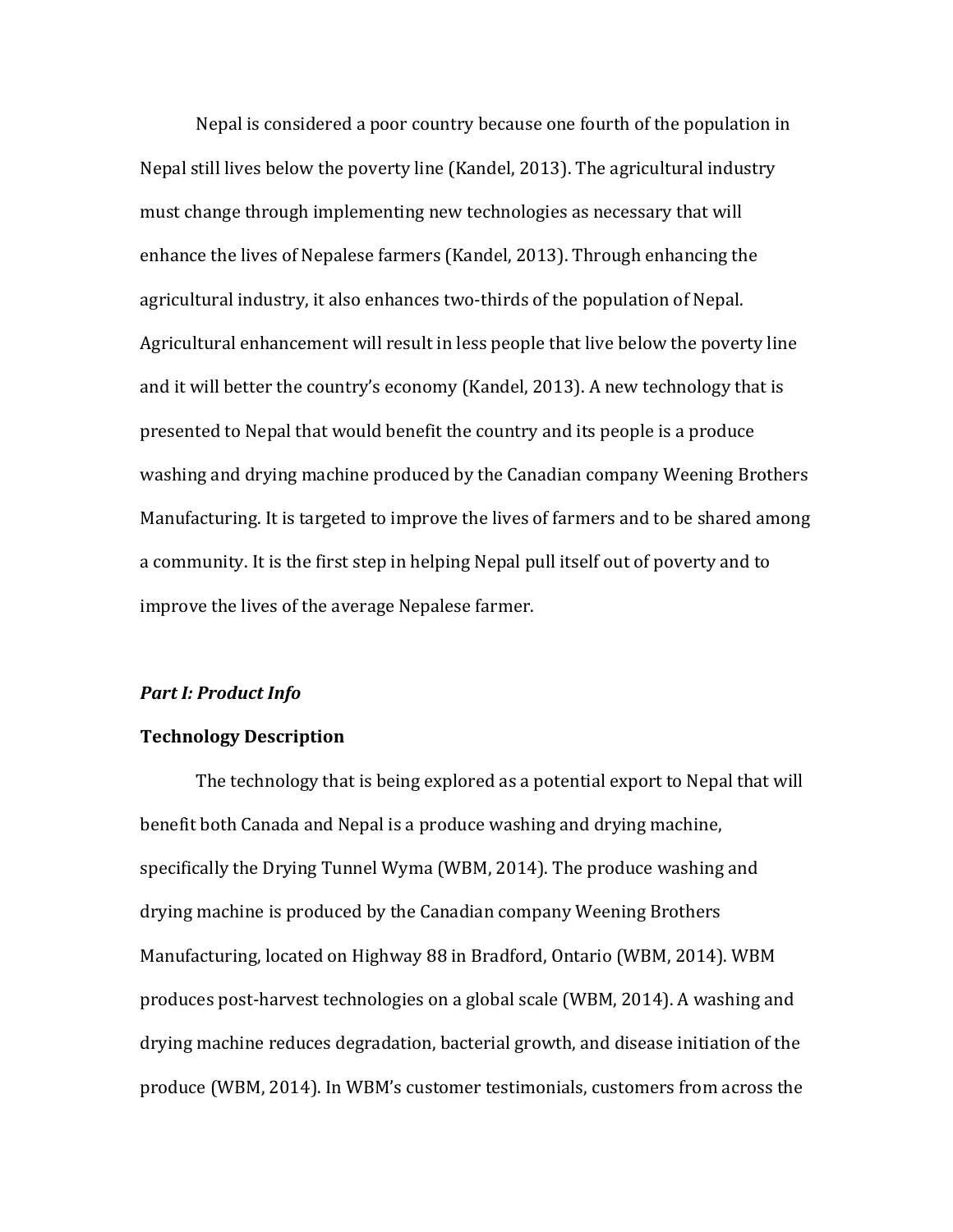globe, including Holland and Denmark, have left comments on the equipment bought from them (WBM, 2014). This provides more certainty for the possibility to export to Nepal through the use of the company's already existing export resources.

## **Market Opportunity**

An entire community of farmers would use the produce washing and drying machine. They would have to purchase the technology as a community and place it somewhere where the entire community can have access to it. The reasons for this are because the produce washing and drying machine is an expensive technology and because it is able to support an entire community.

There may be problems with having a Nepalese community purchase a produce washing and drying machine from Canada because the average annual income for the average Nepalese farmer is approximately \$180 per year (Nepal: Poverty and Incomes, 2011). Therefore, even if the entire community were to combine this money, they still would not be able to afford the technology. After all, the money they make per year is needed to purchase food and to support families. The only way a Nepalese community would be able to purchase this technology is by means of government funding. The government would have to purchase the produce washing and drying machine for the community and the community would have to already have access to electricity, shelter for the piece of equipment, and an individual who knows about the mechanics.

Farms in the Mountain region of Nepal are too far away from Nepal's power grid line (Handwerk, 2012). This makes it impossible to export the produce washing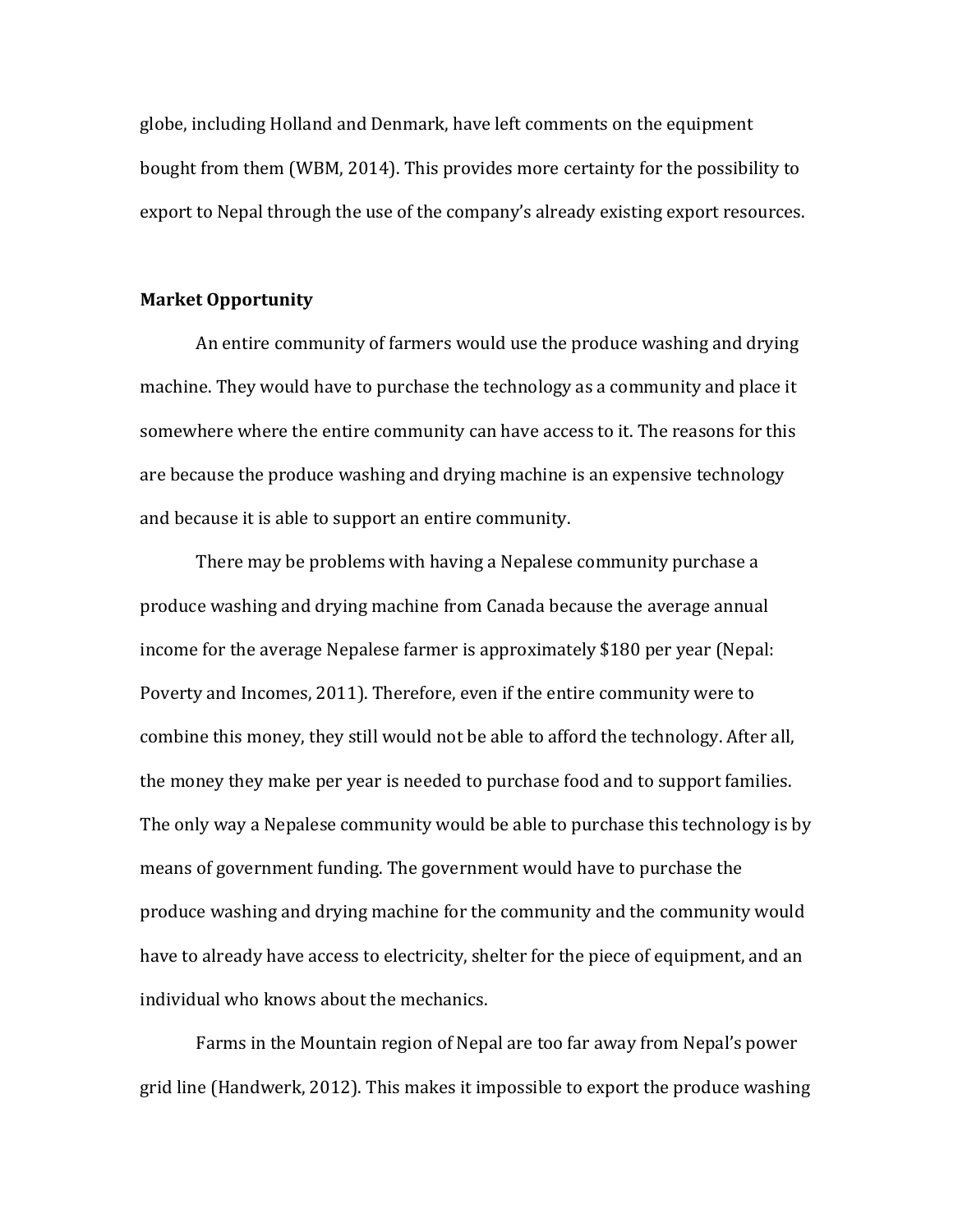and drying machine to this region of Nepal (Handwerk, 2012). However, other regions of Nepal, specifically the Terai and inner Terai are located within the power grid of the country and have a better chance at implementing a produce washing and drying machine from Canada (Handwerk, 2012). Therefore the market opportunity is going to be mostly in the Terai and Inner Terai region of Nepal. The technology would be shared within a community of farmers through the help of government funding for the technology. Some issues related to government funding will be mentioned later.

### **Inputs Required**

#### **Electricity**

The produce washing and drying machine needs electricity as a source of power. A potential issue with exporting the technology to Nepal is that it needs to be able to run on the electricity in Nepal and have the proper input of electricity. However, since the company has shipped the technology to other parts of the world, it is able to deal with the different electricity components of different countries and should not have a problem adjusting to the electricity of Nepal. The percentage of Nepalese people that have access to electricity as of 2009 is 43.60% (Access to Electricity, 2014). This means that only the wealthier parts of the country will be able to purchase the technology. This is not necessarily a problem because even if there is only one farm in a community with access to electricity, the produce washing and drying machine would be stored at this location for the entire community to use.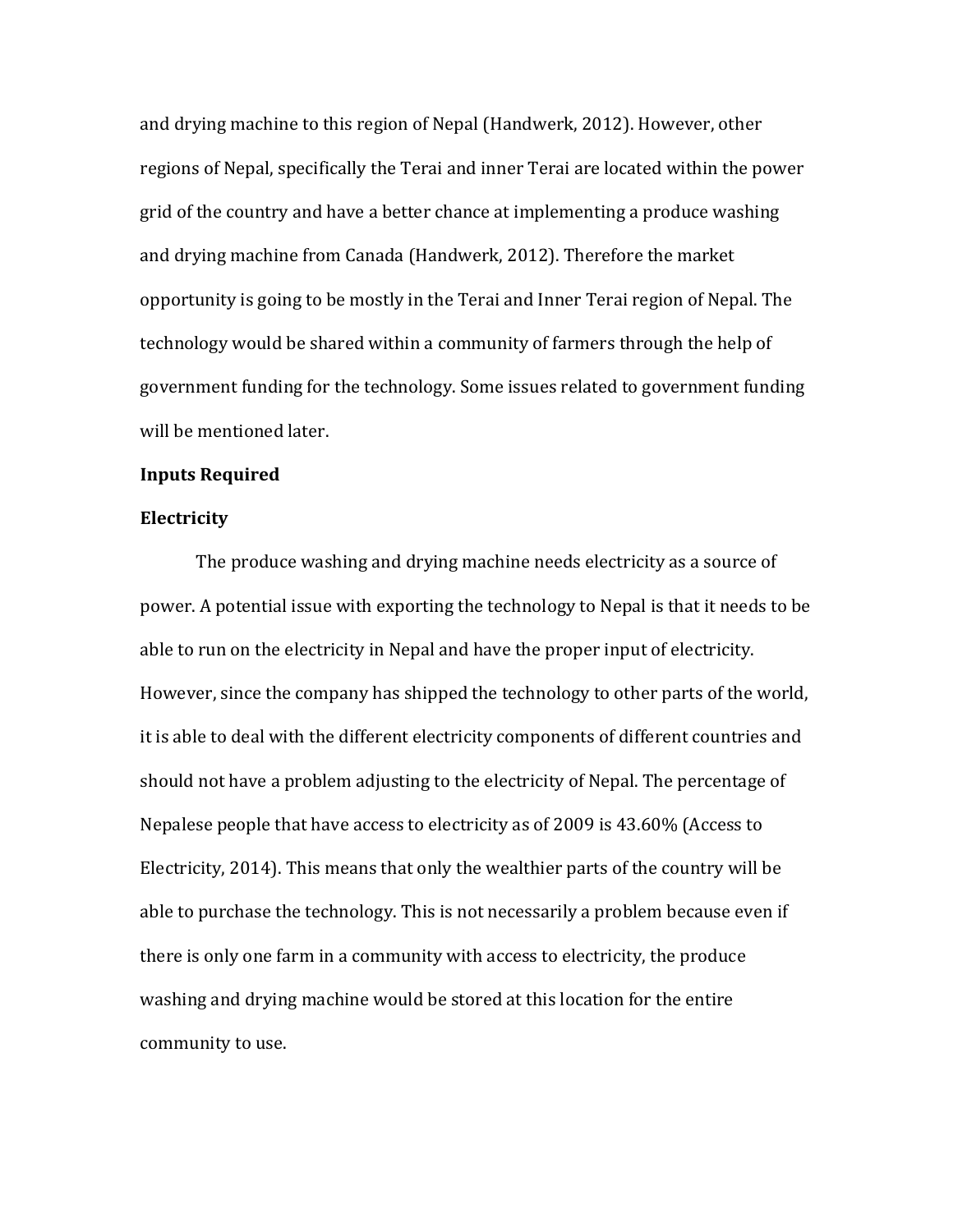#### **Mechanic**

Another aspect to exporting produce washing and drying machines to Nepal is the need for a mechanic. The produce washing and drying machine needs maintenance so it remains in running condition. Without a mechanic, in case of technology failure, there would be no way to restore the technology. However, the need for a mechanic may lead to more people receiving an education in the field.

### **Shelter for the Washing and Drying Machine**

Another input that's required is a space where the washing and drying machine is sheltered away from water and direct sunlight/heat. The technology will not be able to withstand the weather without protection of some kind, for example a roofed building where it cannot get wet from heavy rainfall or where it can overheat from direct sunlight. Nepal is known for its extreme weather patterns. Depending on the region, temperatures in the summer could exceed thirty-seven degrees Celsius (Climate, 2012). This would cause overheating of the technology. During the Monsoon season, which is from June to September, could reach an average rainfall amount of 3,345mm (Climate, 2012). The produce washing and drying machine would have to be located under a good shelter so the water does not destroy the technology. Also, when temperatures get very high, the washing and drying machine must be stored in the shade to prevent it from overheating.

## **Benefits to Canada**

Main benefits to Canada are for the Canadian Company Weening Brothers Manufacturing. If the produce washing and drying machine produced by this company were to be exported to Nepal, it would significantly increase production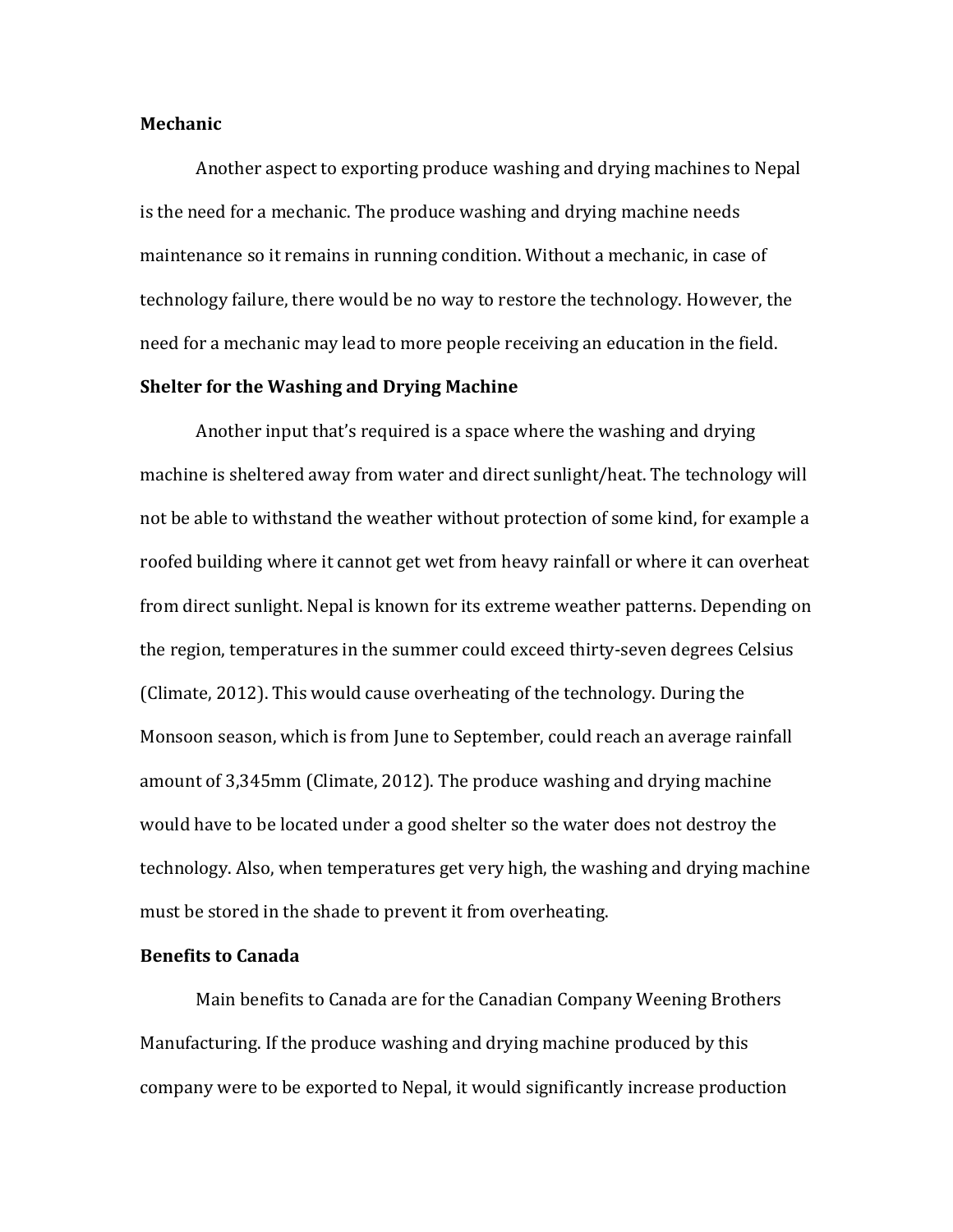and lead to an increase in the size of the company. There would also be benefits to Canadians living in the area of the company because of a greater availability of jobs. Canadians would move to this area, causing an increase in size of the city of Bradford. This would also help Canada's economy, as unemployment rate would decrease and exports from Canada would increase.

## **Environmental Sustainability for Manufacturing in Canada**

The Weening Brothers Manufacturing Company relies on mining for their resources to build different technologies. It is unclear whether or not the company receives their raw products from a Canadian mining company or a mining company located elsewhere. Either way, the increased amount of mining that would be required to allow the company to produce more technologies would have a negative impact on the environment. Mining destroys landscapes, wildlife habitats, and forests. This causes soil erosion and destruction of agricultural land (Mining Impacts, 2010). The increase of production of the Weening Brothers Manufacturing Company has many benefits to Canada's economy but also negative implications to the Earth. However, since the produce washing and drying machines will be shared among communities there will not be a great number of them needed by the country. Therefore the amount of mining required to manufacture the produce washing and drying machines is not significantly more.

#### *Part II – Export Potential to Nepal*

### **Transport Logistics**

The most logical approach to export the produce washing and drying machine to Nepal is with the use of a plane. A plane is the most useful way of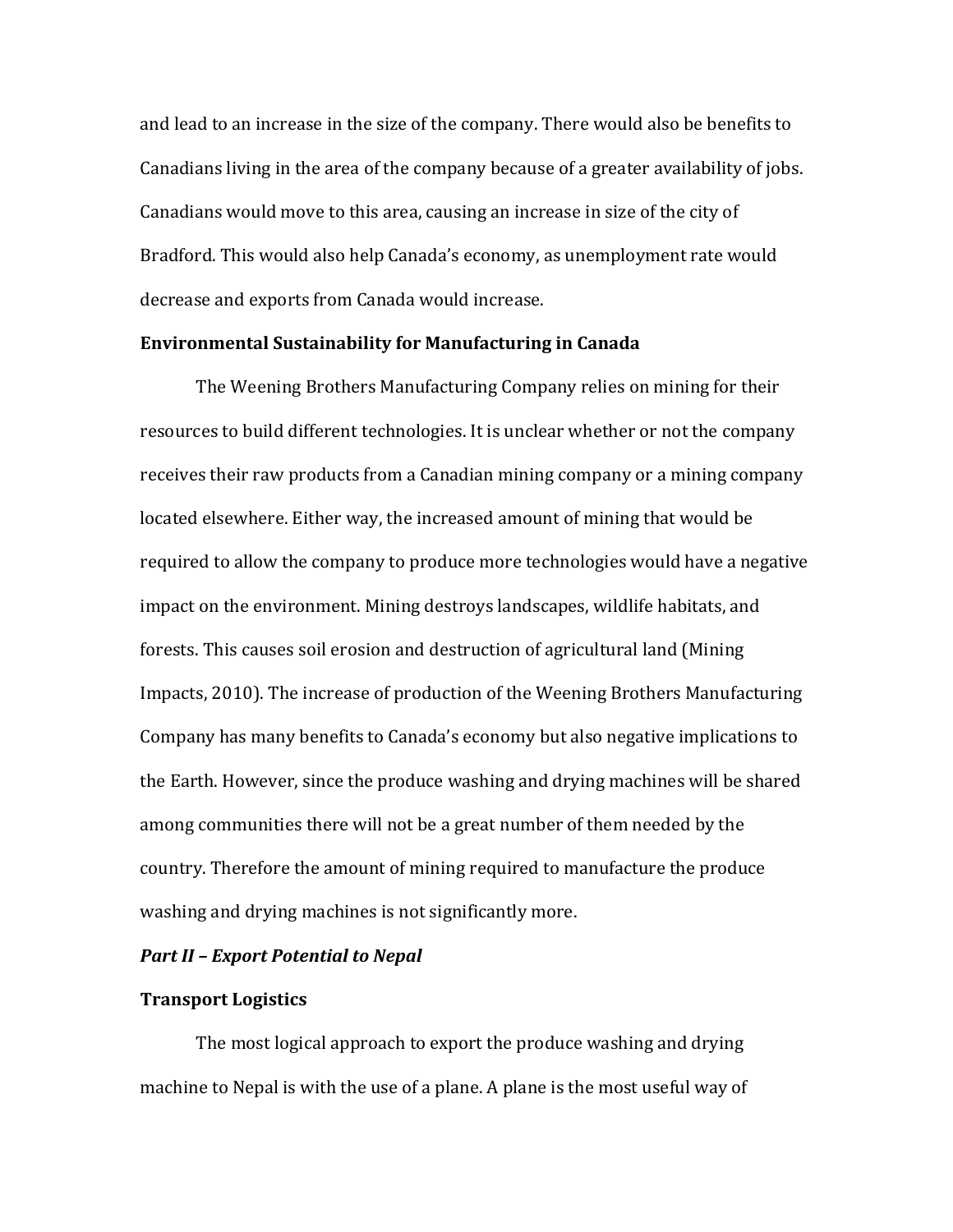transporting the technology because Nepal is landlocked and it has an airport. Tribhuvan International Airport is the only international airport in Nepal (Airports in Nepal, 2014). It is located in the capital of Kathmandu (Airports in Nepal, 2014). The export would leave Canada from the international airport located in Toronto because this is located closest to Weening Brothers Manufacturing. Once it gets to Nepal, it will get to the communities through the use of transport trucks. The transportation network is weak, especially in the hill areas (Sharma, n.d.). Therefore only the Terai and Inner Terai are the most logical regions of Nepal to ship the produce washing and drying machine to.

### **Cost Analysis to Achieve Profitability**

The company does not release the cost of its products unless the contactor is a potential buyer. The cost of production for the produce washing and drying machine in addition to the cost of transporting it with airfare to Nepal is significant compared to the profit. However, the company has exported its technologies to different parts of the world before and therefore there is a greater potential for this to work for Nepal as well.

# **Needs and Benefits to the Importing Nation**

The export would benefit many of the Nepalese women as they are getting more involved in agriculture (Center for International Forestry Research, 2014). It is becoming more common for Nepalese men to start working overseas to make better wages and women are left at home to take care of many labour-demanding jobs (Center for International Forestry Research, 2014). There are too many tasks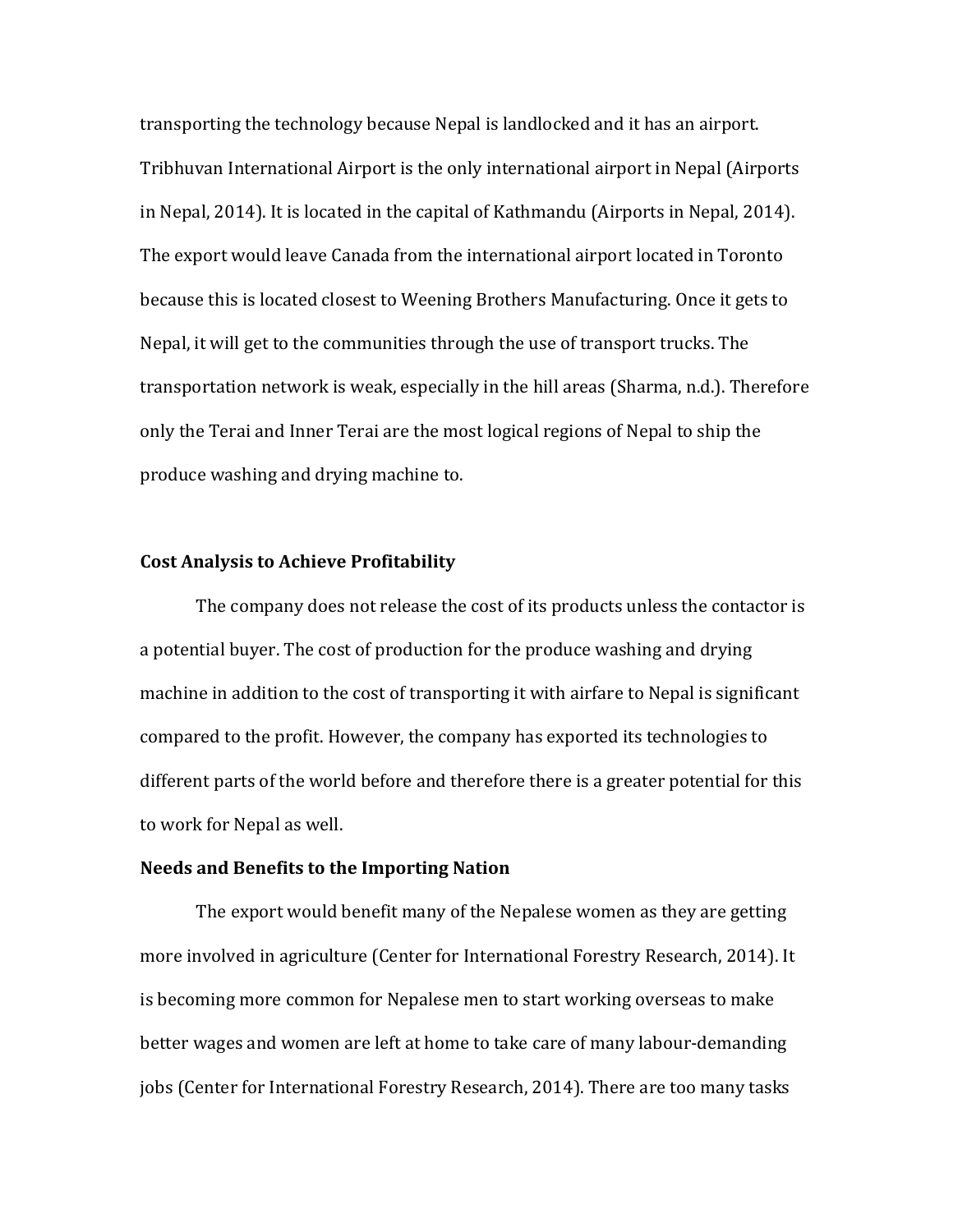and not enough labour in these situations (Center for International Forestry Research, 2014). The accessibility of a produce drying and washing machine would decrease the amount of labour for women and increase their time to work on other jobs. 

# **Reduce Post-Harvest Waste**

Nepal's economy is very dependent on the agricultural sector but faces struggles with the sector's sensitivity to climate change (Colebourn, 2012). Nepal's agricultural sector's vulnerability to climate may result in times of insufficient yield. Hence, it is important that none of the produce is wasted. In an attempt to decrease post-harvest food waste in Nepal, the export idea of a washing and polishing machine is presented. A washing and polishing machine reduces degradation, bacterial growth, and disease initiation of the produce (WBM, 2014).

# **Future Studies Required to Properly Evaluate the Export Potential**

Each community must find an appropriate place to store and provide shelter to the technology where it cannot be affected by the weather patterns of Nepal. However, it must also be within walking distance of the Nepalese farmers so that they are able to walk to the machine. It must be within walking distance of the machine because the majority of families do not own a vehicle (This is because of their low income as mentioned before).

If Nepalese farmers are using the machine to wash and dry their produce they must also have access to plastic bags so that the dried and washed produce stays good for a longer period of time. If the washed and dried food is not stored in a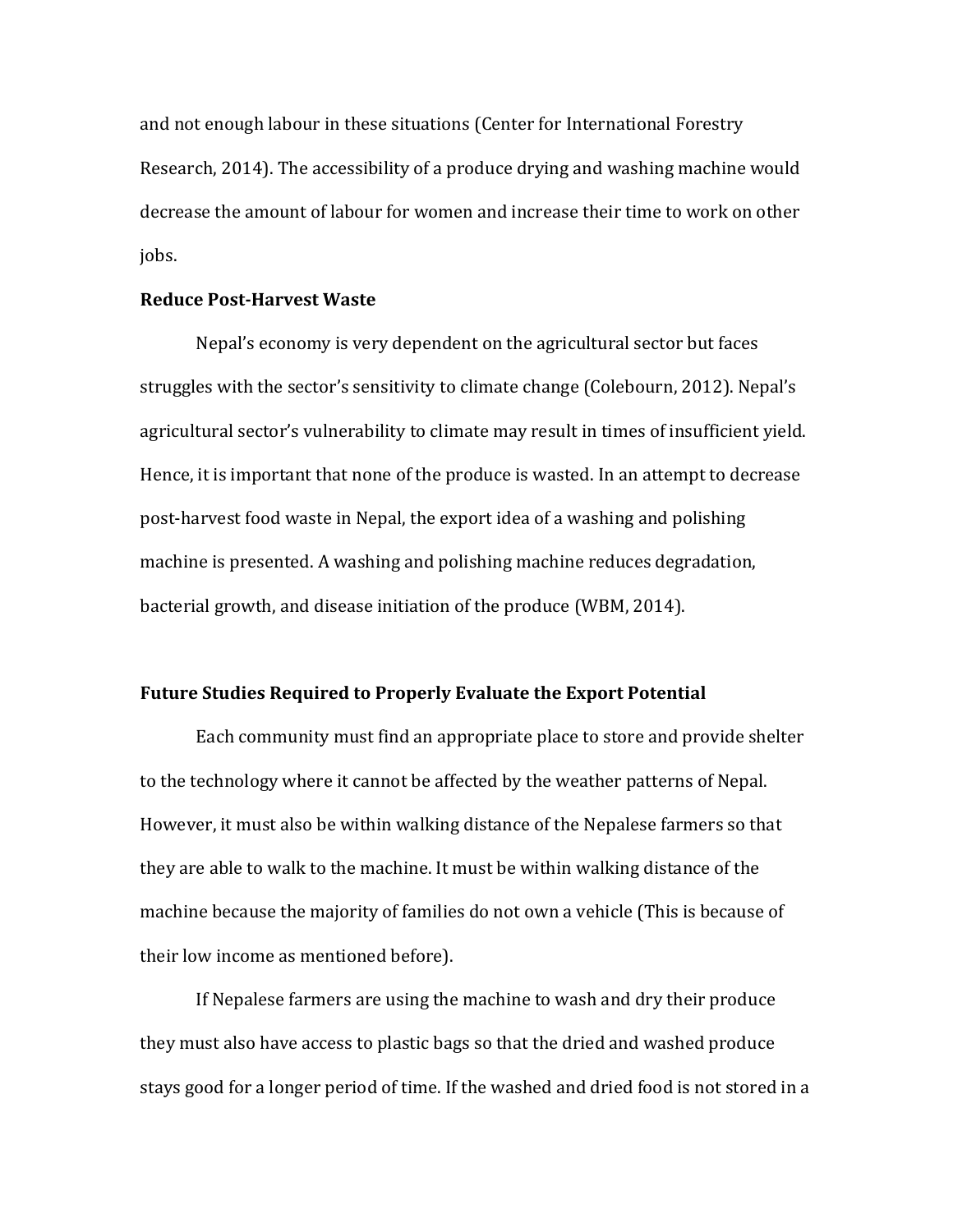dry and clean environment, there is no point in washing and drying the produce. The food will go bad fast without proper ways of storing the produce after it has been washed and dried.

Another problem is the availability of electricity for the average Nepalese farmer. The percentage of Nepalese people that have access to electricity as of 2009 is 43.60% (Access to Electricity, 2014). This is not a very high number, however there only has to be one place within the community with electricity where this machine can be stored.

## **Marketing Strategy to Sell in Nepal**

To inform the Nepalese people about the produce washing and drying machine, employees from the WBM Company would travel to Nepalese communities. They would go around from farm to farm and tell people about the potentials and benefits of the technology. This would also provide benefits to Canada's economy because WBM would have to hire more people, resulting in a decrease in the number of unemployed Canadians. This idea would cost the WBM Company a significant amount of money because of having to hire more people and having to pay for travel expenses to Nepal. However, if the idea works and the Nepalese communities are interested in the technology and the government is willing to support them financially, the WBM company will still be able to make money.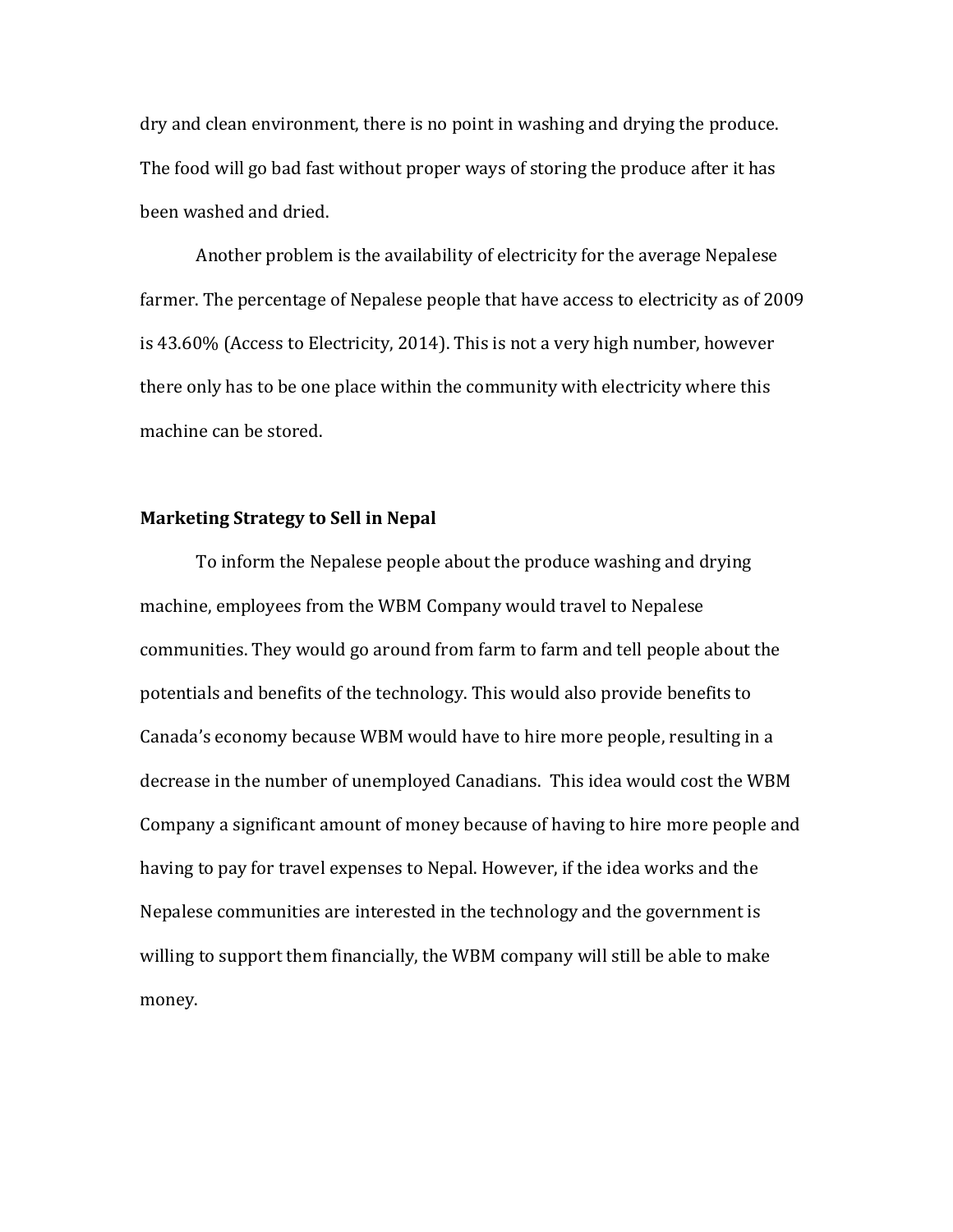### **Regional and Global Competition**

Nepal is one of the poorest countries in the world and is listed as  $157<sup>th</sup>$  out of 187 in the United Nations Development Programme's Human Development Report 2013 (Rural Poverty in Nepal, 2014). Nepal is not developed enough as a country to have the money and resources to support large industries such as one that produces a produce washing and drying machine. Therefore there is no competition with any industries within the country itself.

However, there may be some global competition, especially with China. China. is a leading producer of many technologies and products globally. China is the world's largest industrial producer (China has overtaken the US to become the World's largest industrial producer, 2013). China's industrial production in 2011 was \$2.9 trillion and the industrial production of the United States was \$2.4 trillion (China has overtaken the US to become the world's largest industrial producer, 2013). China is located right beside Nepal, and is therefore large competition for the export of the technology. However, China is focusing mostly on producing many of its products and technologies for developed countries rather than developing/poor countries (China leads the world in renewable energy, 2014). In conclusion, China is a threat for Canada when looking at exporting the technology to Nepal in terms of its industrial production. However, China is focusing on developed countries rather than poor countries and therefore the potential for this export idea is still reasonable for Canada.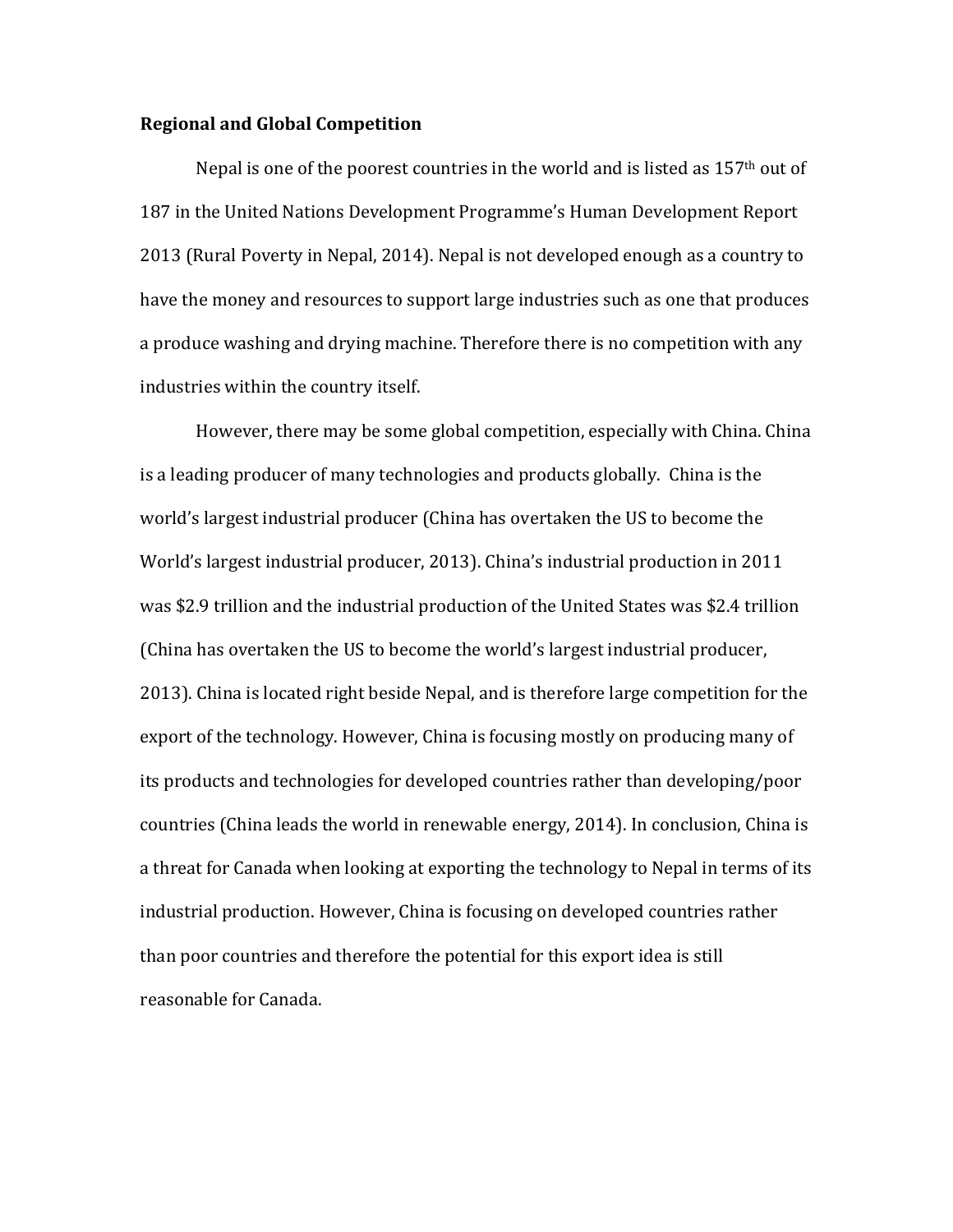### **Government Funds**

There is much suspicion that there is corruption within the Nepalese government and where the money designated for funds ends up (T.B., 2011). An example of corruption with government funding is of the construction of a local school in the capital city of Kathmandu (T.B., 2011). The school was supposed to be built from funds that were provided from the Nepalese government (T.B., 2011). The funds were stolen before the project could be finished  $(T.B., 2011)$ . Even if governments were willing to fund the produce washing and drying machine for communities within Nepal, there is a risk of corruption. Perhaps the idea of exporting a more expensive piece of technology is more suited for Nepal when the country pulls itself out of the poverty and when corruption is not as big of an issue anymore. 

#### **Recommendations**

A produce washing and drying machine would provide many benefits to Nepalese communities. It would be perfect for Nepal in terms of helping women with completing their chores on the farm and reducing the amount of hard labour. The reduced produce waste will help farmers make a better income and this in turn will help better Nepal's economy. The idea is possible and only possible if the government provides enough funding. This is perhaps the biggest issue in regards to exporting the produce washing and drying machine. The Nepalese communities do not make enough money to be able to purchase the technology and must rely on government funding. However, if the government was willing to fund Nepalese communities so that they can purchase the technology, there is a risk of corruption.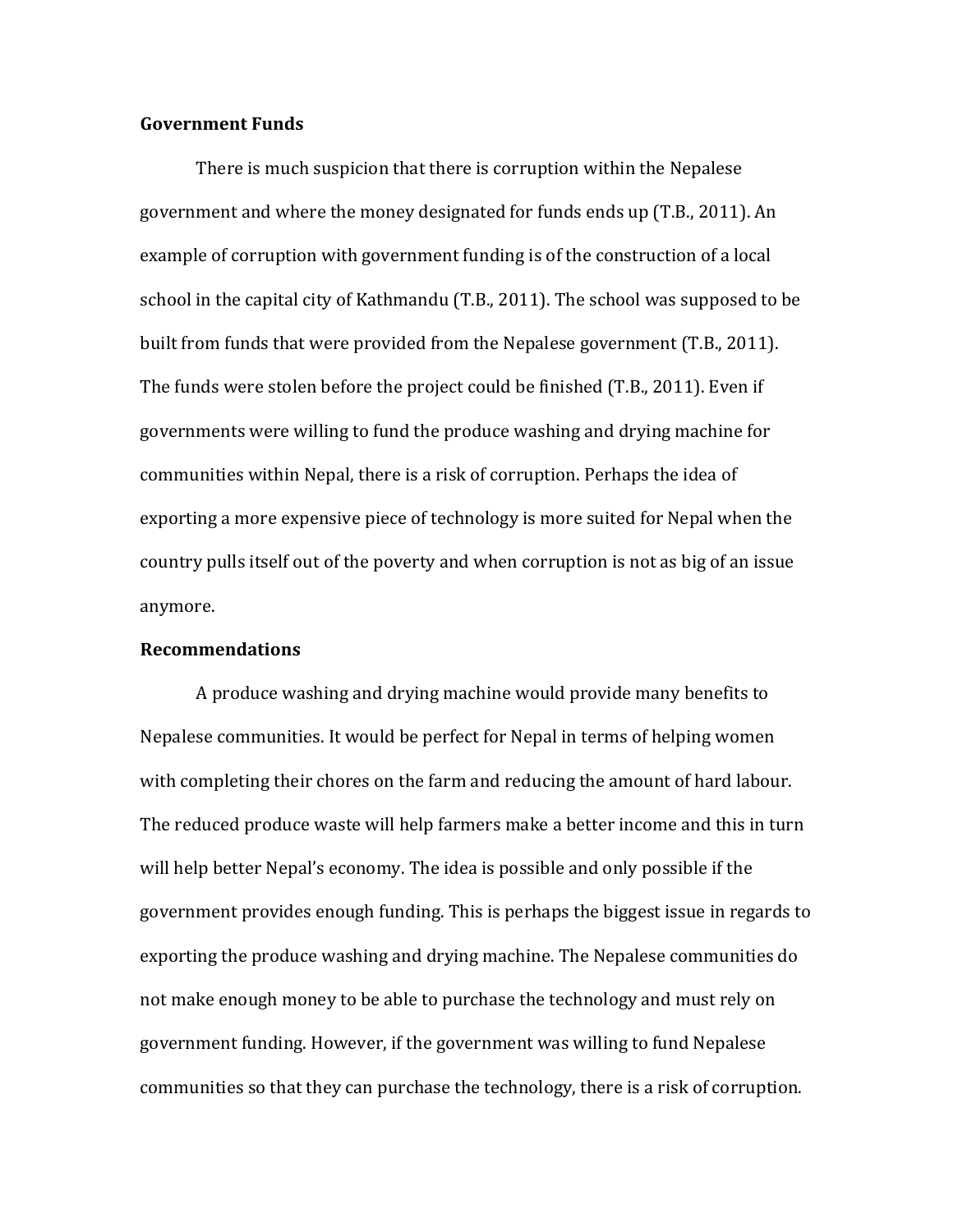The major issue with exporting the idea is cost, mainly the cost for Nepalese communities and the cost for the Canadian Company Weening Brothers Manufacturing. Another issue is getting the technology from Canada to Nepal. The most efficient way of transporting the technology to Nepal is by plane because the country is landlocked. However, shipping large technologies by plane is much more expensive than shipping by boat. An alternative method of transportation will be required to minimize the cost for Weening Brothers Manufacturing. If the technology were shipped by boat, there would have to be trucks available upon arrival at the harbour that would transport the technology to its correct destination.

In conclusion, the technology is currently not an ideal export to Nepal. However, in the future if Nepal pulls itself out of poverty and the economy and government improves, the produce washing and drying machine has the potential to provide Nepalese communities and farmers with many benefits. Benefits include an improved education in mechanics due to the need for mechanics to maintain the technology. Women will have less labour demanding chores, providing them with more time to focus on the needs of their family and community. There will be less post-harvest food waste, increasing the income for families and also increase exports out of Nepal.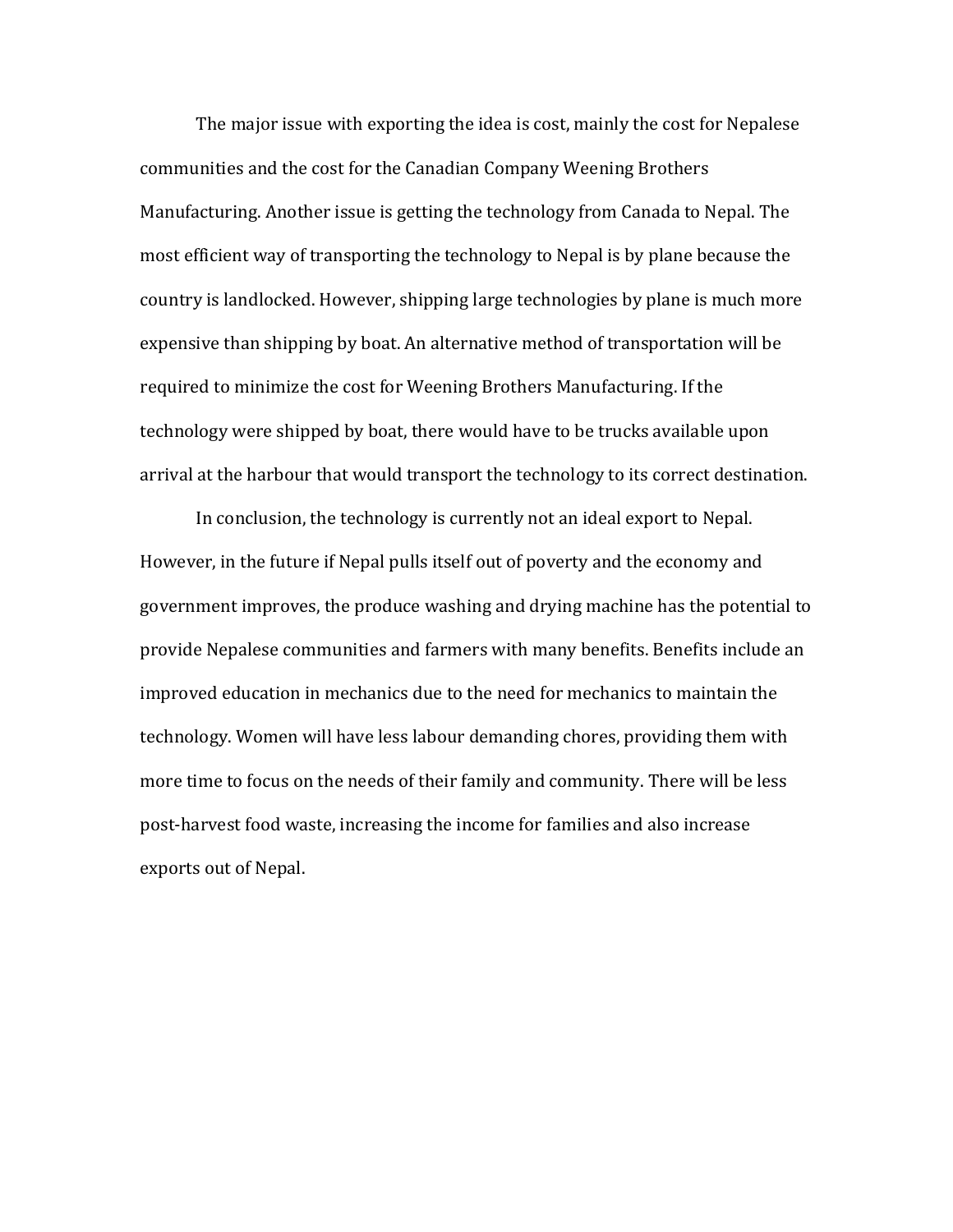### References

- Access to Electricity (% Population) in Nepal (2014). In *Trading Economics*. Retrieved November 18, 2014, from http://www.tradingeconomics.com/nepal/access-toelectricity-percent-of-population-wb-data.html
- Airports in Nepal (2014). In *Maps of Worlds*. Retrieved November 23, 2014, from http://www.mapsofworld.com/international-airports/asia/nepal.html
- Center for International Forestry Research,  $(2014)$ . Speaking out on the role of women and agriculture in Nepal. In *Forest Asia*. Retrieved October 4, 2014, from http://www.cifor.org/forestsasia/speaking-role-women-agriculturenepal/
- China has overtaken the US to become the world's largest industrial producer (2013, September). In *Key Trends in Globalization*. Retrieved November 23, 2014, from http://ablog.typepad.com/keytrendsinglobalisation/2013/09/china-has-overtakenthe-us.html
- China 'leads the world' in renewable energy (2014). In *theguardian*. Retrieved November 23, 2014, from http://www.theguardian.com/environment/2008/aug/01/renewableenergy.climatec hange
- Climate (2012). In *Naturally Nepal*. Retrieved November 18, 2014, from http://welcomenepal.com/promotional/know-nepal/climate/
- Colebourn, E. (2012). Assessing the economic impacts of climate change in Nepal. In *Climate and Development Knowledge Network*. Retrieved October 4, 2014, from http://cdkn.org/project/economic-impact-assessment-of-climatechange-in-nepal/
- Government of Nepal. (2014). Ministry of Agriculture Development. In *Department of Agriculture*. Retrieved November 22, 2014, from http://www.doanepal.gov.np
- Handwerk, B. (2012, July). Nepal's Mountain Villages Tap the Power of "Eternal Snows" with the power of Micro-Hydro. In *National Geographic*. Retrieved November 23, 2014, from http://voices.nationalgeographic.com/2012/07/20/nepals-mountain-villages-tapthe-power-of-eternal-snows-with-micro-hydro/
- Joshi, K. D., Conroy, C., & Witcombe, J. R. (2012, December). Agriculture, seed, and innovation in Nepal: Industry and policy issues for the future. In *International Food Policy Research Institute*. Retrieved November 22, 2014, from http://www.ifpri.org/sites/default/files/publications/Agriculture seed and innovat ion in Nepal.pdf